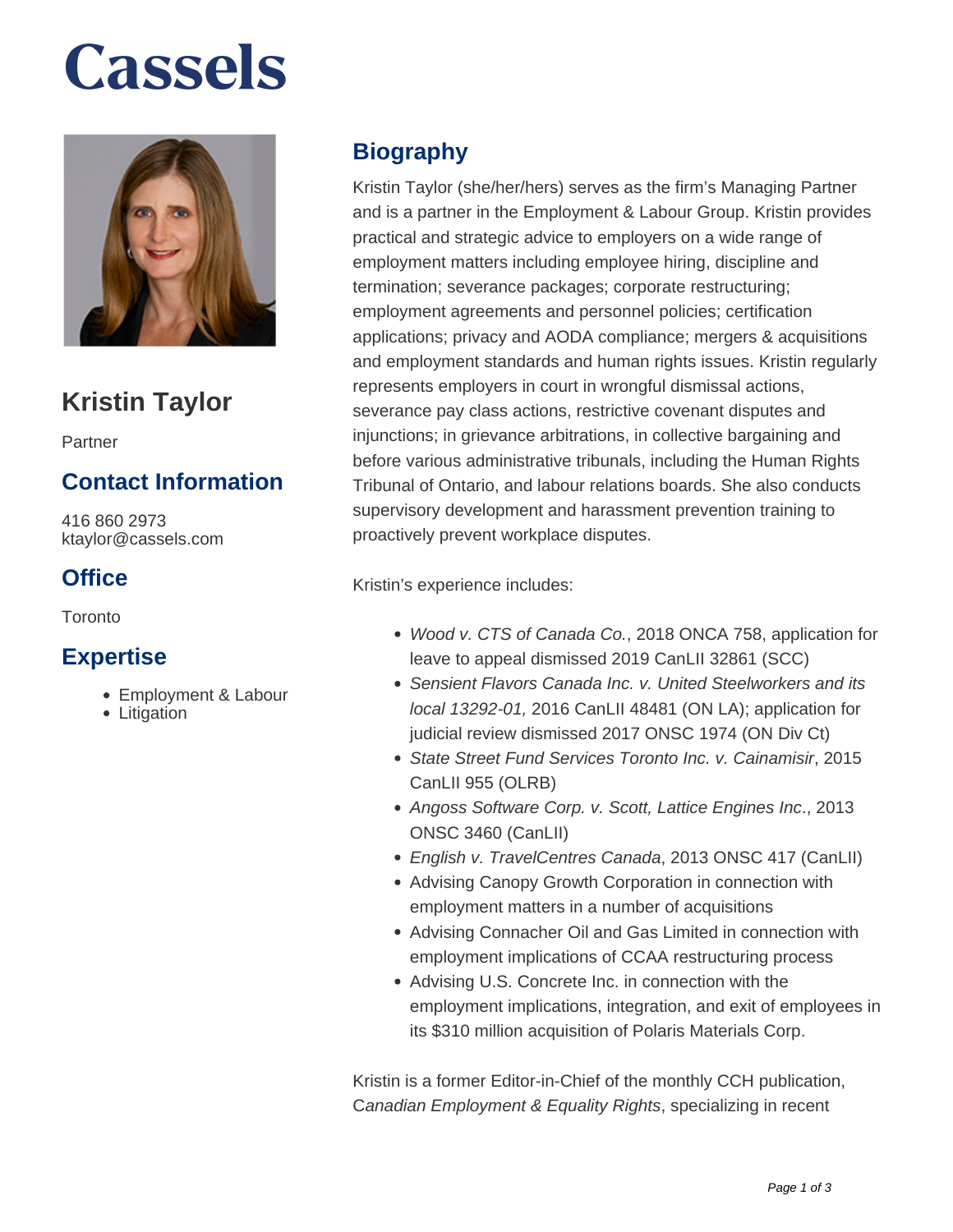# **Cassels**

developments in human rights law. She authored the Employment Issues in a Sale of Business segment for the LexisNexis Practice Advisor Canada and the Employment Law Issues in Business Transactions chapter of the text New Perspectives on Canadian Employment Law. She is also a frequent presenter and contributor to firm's publications on trends in employment law, with a particular focus on issues faced by Ontario employers.

#### **Achievements**

- Best Lawyers in Canada (Labour and Employment)
- Chambers Canada (Employment & Labour)
- Legal 500 Canada (Labour and Employment)
- Lexpert, Zenith Award (Diversity & Inclusion) (2017)

### **Client Commentary**

- "Kristin Taylor is an incredibly knowledgeable, yet practical and business-savvy attorney. She is able to explain difficult topics in a manner that is easy for a lay person to understand. She is also amazingly quick with responses. She is a complete joy to work with."- Chambers Canada (Employment & Labour)
- "Kristin is a wonderful partner to our company." Chambers Canada (Employment & Labour)
- "Her strengths include accurate, very practical advice which in large part is based on her familiarity of risk compared to employment matters." – Chambers Canada (Employment & Labour)
- "Elicits praise from peers for her 'excellent judgement and 'practical advice.'" – Chambers Canada (Employment & Labour)

#### **Recent Representative Work**

- Wesana Health Acquires PsyTech
- Cassels Acts as Strategic and Legal Advisor in Canopy Growth's Acquisition of Supreme Cannabis
- Cassels Represents Sumeru Equity Partners on its Strategic Investment in Loopio
- Cassels Represents Sumeru Equity Partners on its Strategic Investment in Tasktop Technologies
- Canopy Growth Completes Acquisition of Ace Valley